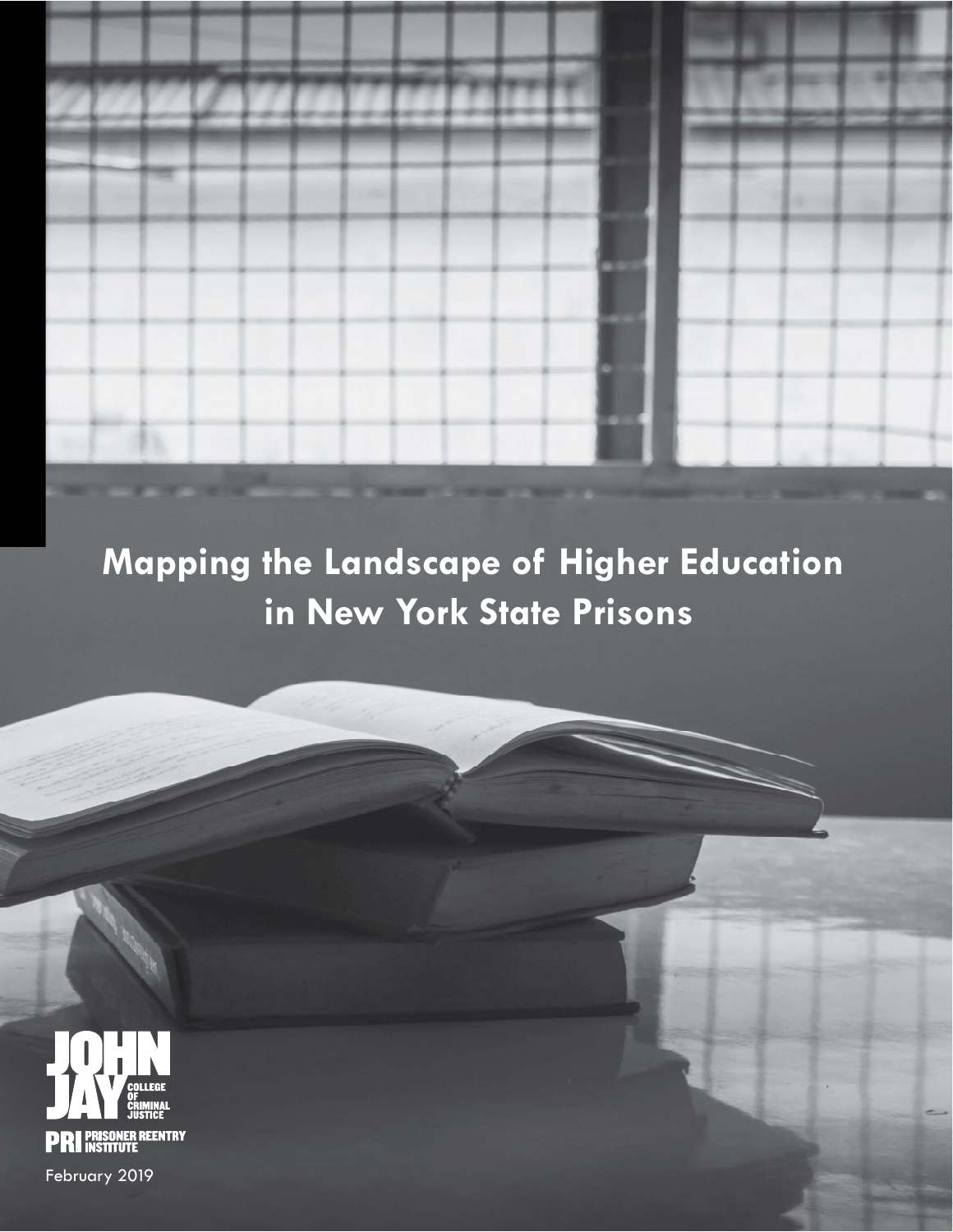# Preface

It has been our privilege to have the opportunity to conduct this research. In doing so, we developed an even greater appreciation for the college-in-prison programs in New York State and for the initiative, vision, passion, and commitment of the many people responsible for the creation and operation of these programs. We also came to believe that New York is at a crossroads, and that effectively harnessing the growing interest and support for college-in-prison programs will require a deliberate planning process to create a more comprehensive, integrated, and sustainable system.

As detailed in this report, New York has an amazing portfolio of college programs that were developed after the elimination of Pell and TAP (Tuition Assistance Program) eligibility for incarcerated students. Both the Department of Corrections & Community Supervision (DOCCS) and the higher education community stepped up to mitigate the loss of so many programs. The result is an eclectic mix of 15 different college programs involving over 30 institutions of higher learning that are providing college programs in 25 prisons, or roughly half of the state's correctional facilities.

Of the participating colleges, roughly two-thirds are private institutions and one-third belong to the public university systems of SUNY and CUNY. All of the college programs detailed in the report grant credits for the courses they provide in prisons, although there are other colleges providing non-credit-bearing courses in some prisons as well. Some programs enable people to earn degrees while incarcerated, while others have a reentry focus and are designed to have people begin college in prison and complete their degree in the community.

Most programs are clustered around the city and only a few reside in upstate prisons. Each college program has determined which courses and how many credits to offer, and is responsible for creating its own library, establishing a computer lab, providing academic advisement, and, in some cases, assisting students in reentry planning and enrollment after release. There are significant differences among programs in their academic offerings, the credits and degrees that a student can earn, and the resources that support the program.

It is impressive that programs and correctional facilities have achieved so much in the years since Pell and TAP funding ended. Support for college-in-prison programs is strong and growing. The recent infusion of funding from the Criminal Justice Improvement Initiative of the District Attorney of New York (DANY) and Second Chance Pell pilot program has added badly needed resources to part of the system. There is also optimism that Washington may restore Pell eligibility for incarcerated students and that Albany might expand TAP eligibility to incarcerated students.

We need a plan if we are to ensure that the growing support for college in prison results in a better system of college in prison in New York State. Right now, the opportunity to participate in a college program depends largely on where an individual is incarcerated, whether the facility has a college program, whether that program has a slot, and whether the program aligns with the individual's interests and academic goals. As a matter of equity, college should be available throughout the entire state prison system and incarcerated people should have access to reasonably similar course offerings and academic supports.

College-in-prison programs in New York State are fully responsible for funding themselves and have relied upon philanthropic money and donated services to survive. This is a vulnerability. Foundations' funding interests change over time. And programs initiated by individual faculty may lack the real institutional commitment that will sustain them. Program existence can therefore be tenuous and there is no assurance that the programs on which the state relies will continue from year to year.

Importantly, the DANY Initiative focused on some systemic issues for the seven college programs it funds, including academic quality control, ensuring transferability of credits, and equipping the providers to assist their students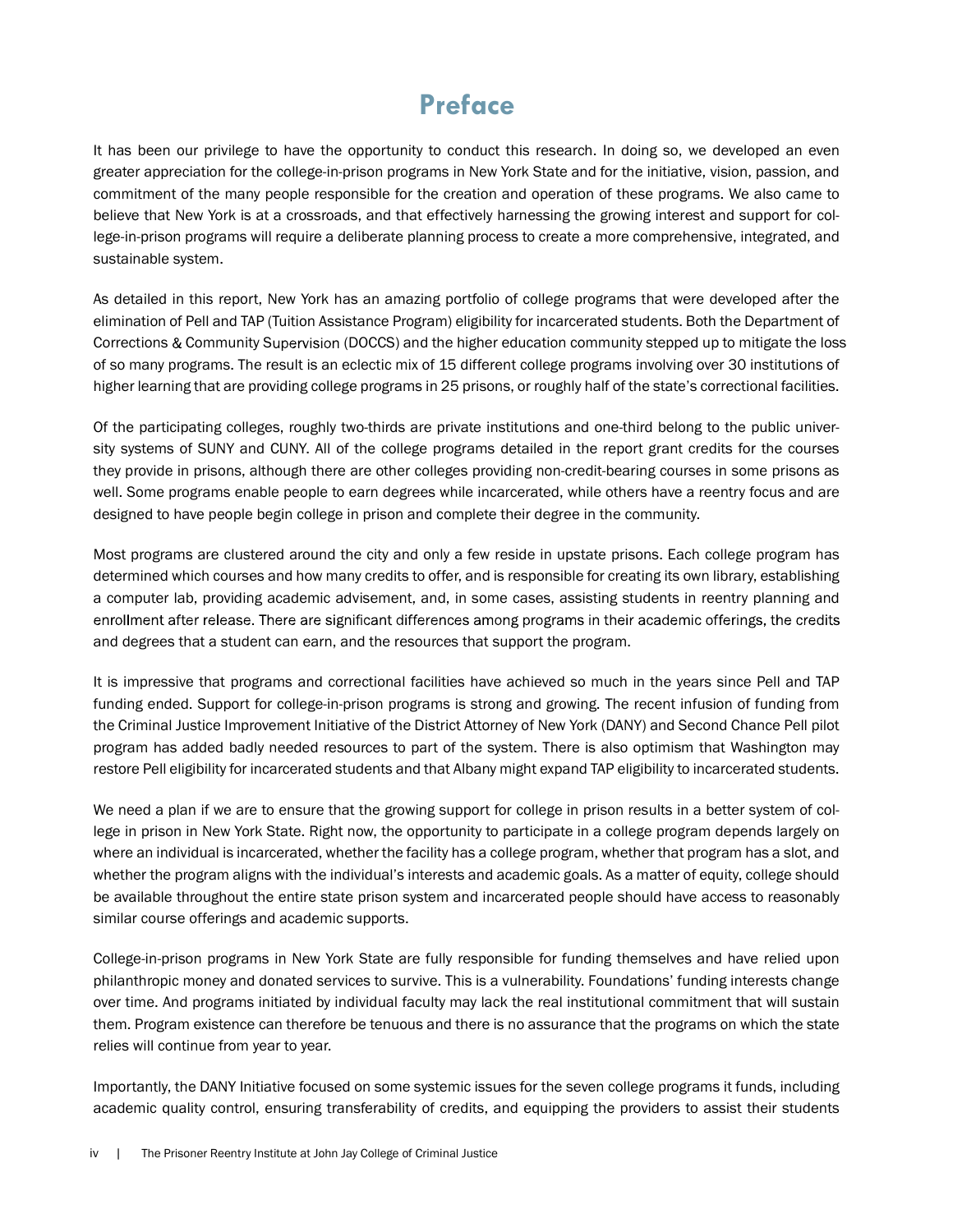with reentry. Their efforts and the premises below provide a starting place for considering what it would mean to reframe individual programs into a system.

- Someone's ability to pursue higher education while incarcerated should not depend on where they happen to be housed. Rather, everyone should have the opportunity to maximize their educational progress during the time that they are incarcerated. Therefore, the availability of educational programs in facilities should be considered when individuals are assessed and assigned to facilities and college programs should be instituted in the facilities that do not currently offer higher education.
- College-in-prison programs should meet minimum academic standards, including the number of credits that can be earned and possibility of earning a degree or degrees. There should also be minimum standards for the resources that support college study: libraries, computer labs, and areas appropriate for studying. Transferability of credits among college-in-prison programs and to SUNY and CUNY, and academic quality control are also system-wide issues.
- Lastly, education should be recognized as an important component of reentry and this should be reflected in pre-release information and services, as well as in available supports in communities to which people are returning.

New York has a unique and rich landscape of college-in-prison programs; we also have some gaps and vulnerabilities. To create a more comprehensive, integrated and sustainable system will require leadership and investment from the state. Planning should start now.

> Ann Jacobs Marsha Weissman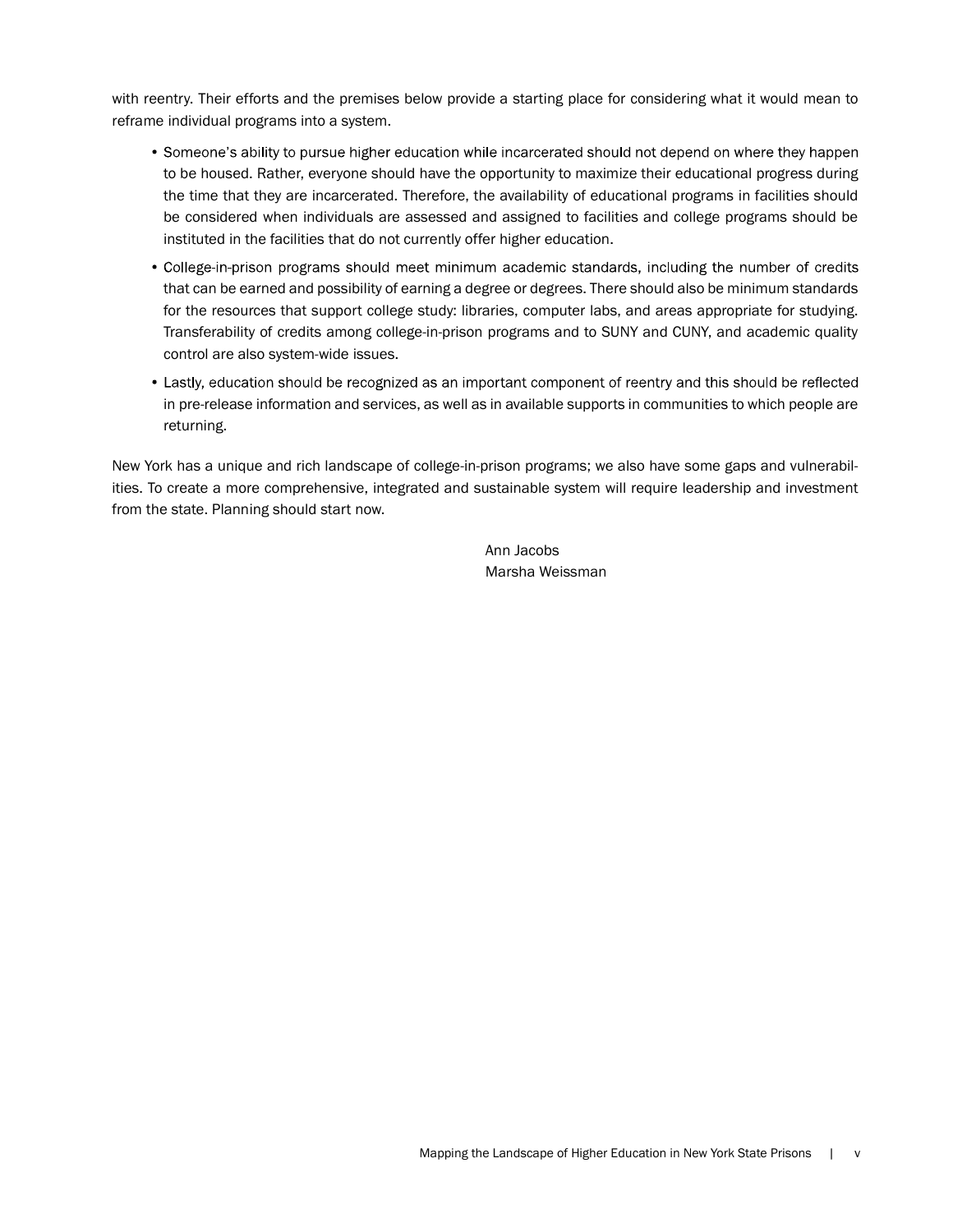# Acknowledgements

The Prisoner Reentry Institute (PRI) would like to express our sincere gratitude to the Ford Foundation, David Rockefeller Fund, and Andrew W. Mellon Foundation for making this project possible.

We would also like to thank the New York State Department of Corrections and Community Supervision (DOCCS) for their commitment to higher education for people in prison and for the collaboration that made this report possible. Specifically, we thank Acting Commissioner Anthony J. Annucci, for seeing the value of this project and for his support along the way. DOCCS Central Office staff provided us with valuable data on the DOCCS population and guidance throughout the process. Special thanks to Jeff McKoy, Deputy Commissioner for Programs; Linda Hollmen, Assistant Commissioner for Program Services; and Emily Bessette, Director of Education. We want to especially thank the DOCCS Research team previously led by Dr. David Aziz and now by Michele Staley, Director of Research, Brian Lane, Chief of Program Research, and Sarah Peterson, Program Research Specialist. We also thank all of the DOCCS Educational Supervisors for providing us with valuable insights through interviews and facilitating the distribution of student surveys – an integral part of this report.

The execution of this project would not be possible without the contributions and insights of our peers and partners who believe that education is a fundamental tool for access to success. The full participation of every college-in-prison program in New York State is no small feat! It is a testament to our shared values, commitment to access to higher education for all, and to the potential for a more coordinated statewide effort to increase access and success for incarcerated students. Thank you: Bard Prison Initiative (BPI), Bennington College – Prison Education Initiative, CUNY – Prison-to-College Pipeline (P2CP), The Columbia University Prison Education Program, Cornell Prison Education Program (CPEP), Hudson Link for Higher Education in Prison, Marymount Manhattan College – Bedford Hills College Program, Medaille College, Mercy College, New York Theological Seminary, New York University Prison Education Program, North County Community College Second Chance Program, Nyack College, Rising Hope, St. Lawrence University Inside-Out Exchange Program, Siena College, SUNY Sullivan Community College, SUNY Genesee Community College, SUNY Jefferson Community College, Mohawk Valley Community College – College-in-Prison Program, SUNY Ulster Community College, and Vassar College: Inside-Out Program.

Thank you to the CUNY's Institutional Review Board (IRB) for their support of this project and a commitment to ethical, sound research practices, and to Lynda Mules at John Jay's Office for the Advancement of Research for her assistance in shepherding us through the IRB process. This report has been a collaboration that has benefited from the support of pioneers in the field like Jeremy Travis, Debbie Mukamal, Rebecca Silbert, and Douglas Wood. PRI extends special thanks to them for being a resource and a guide for us during this research.

We are especially grateful to Jan Holland for her work designing the methodology and executing the data collection on this project; Nicole Dreisbach and Fran Mercedes for providing essential quantitative and qualitative data analyses, respectively; and Marsha Weissman for carefully editing and revising the report. We also thank Laura DeVries of John Jay College's Department of Marketing & Development for her assistance, Matt Bond and Zoë Johnson for editing the report, and Alpha1C for designing the final product.

Finally, PRI recognizes Bianca van Heydoorn for her vision, leadership, and commitment to serving the broader reentry and higher education communities.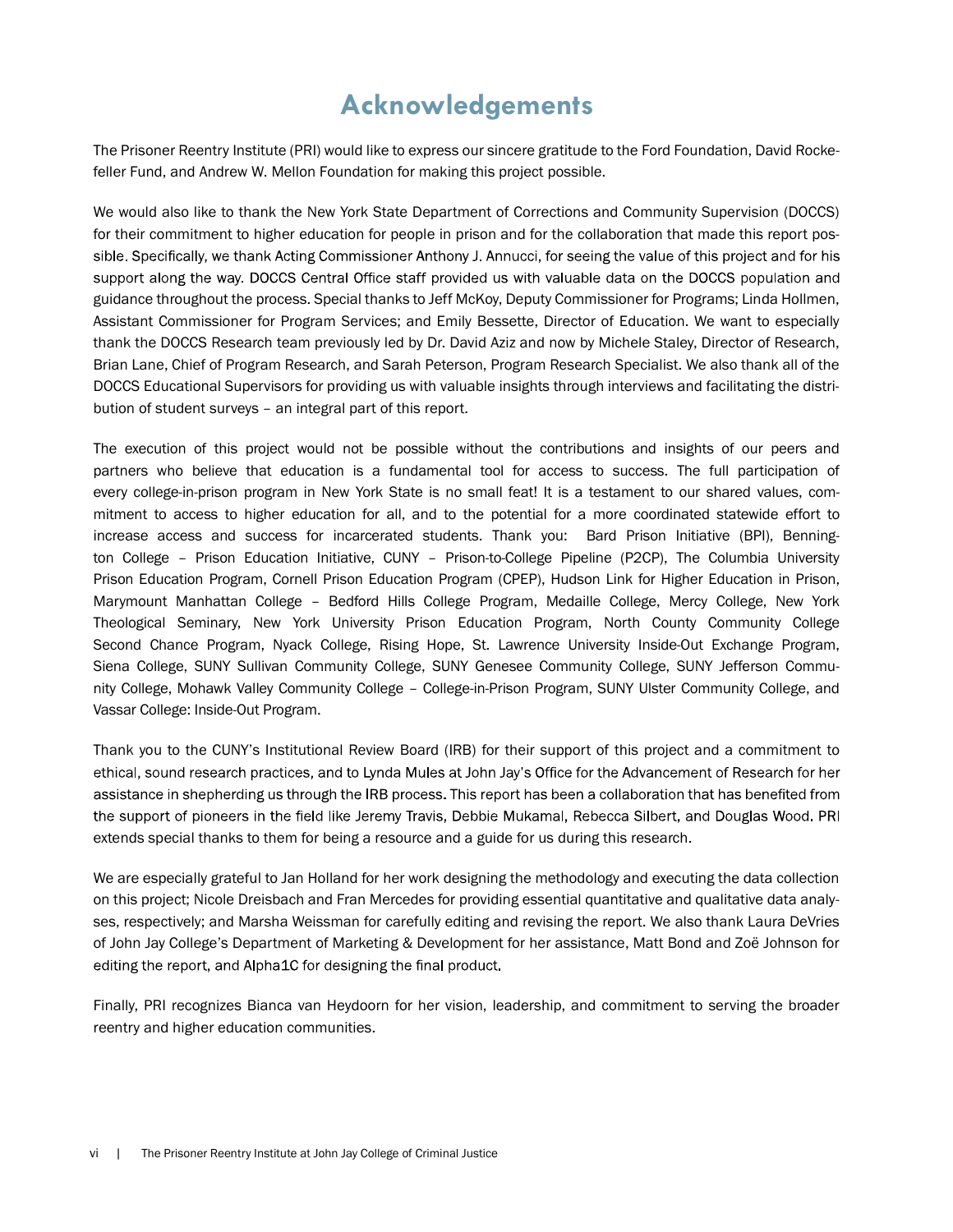# Executive Summary

#### **Introduction**

New York State has long been a leader in education, both higher education and general education in prison, dating back to the 1800s. Following reforms implemented during the administration of Governor Franklin Roosevelt, New York State was later recognized as having the best prison education system in the country (Gehring 1997). At the heyday of higher education in prison, when incarcerated people were eligible for federal Pell and New York State Tuition Assistance Program (TAP) grants, there were 70 higher education programs in New York State prisons. The loss of financial aid eligibility for those programs created significant hurdles to college-in-prison programs, consequences of which still exist today. However, the creativity and ingenuity of college faculty and administrators, the commitment of New York State Department of Corrections and Community Supervision (DOCCS) officials and staff, support from private foundations, and the persistence and leadership by incarcerated people kept alive the vision of college programs in prison. There are now 15 college programs involving over 30 institutions of higher education operating in 25 DOCCS facilities. There is growing momentum to restore public funding for these programs as witnessed by the Federal Second Chance Pell Pilot and the funds provided by the District Attorney of New York Criminal Justice Investment Initiative (DANY CJII).

This report is intended to help state and local policymakers, institutions of higher education, DOCCS, advocates, and the general public understand the landscape of college education programs in prison, appreciate their value, and strategize about how to build on current success. The report describes the two systems – higher education and corrections – that are seemingly distinct, yet come together to provide access to college education for incarcerated people. We look at the challenges in meshing these two systems, how both corrections and college staff work to overcome problems, and what might be the next steps to build on the strong foundation of higher education in prison.

#### Why it Matters

Higher education is essential in 21st-century America. The often-cited reasons are utilitarian in nature, relating to the development of human capital needed to advance economic growth. Much support for higher education in prisons is expressed in terms of a concern for public safety and the recognition that a college education reduces recidivism. This, in turn, can reduce spending on imprisonment, producing a saving for taxpayers. However, support for higher education does not just rest on a cost-benefit analysis. Rather, higher education has long been valued for its importance to preserving a democratic society – a deeply held tenet dating back to the foundation of the country. Higher education, whether for incarcerated students or students in the community, develops critical thinking skills that connect people to the world in expansive ways and help them become thoughtful, participatory citizens. Providing access to higher education to people in prison also positions them to be better parents and role models for their children even while incarcerated. Once released, formerly incarcerated people who attended college will be better situated to gain employment at higher wages, to encourage their children to achieve higher levels of education, and to be more informed parents with respect to the health and general well-being of their family.

There are also racial equity issues addressed by providing incarcerated people the opportunity to access higher education. The tragic, but undeniable, truth is that people of color are overrepresented in the criminal justice system and underrepresented in higher education. Black and Latino people are 36 percent of the total state population, 34 percent of the students enrolled in public colleges in the state (24% of SUNY students; 57% CUNY) but make up 73 percent of the prison population. Ensuring access to college in prison is a step toward greater inclusion of people of color in higher education. Making college possible in prison both leads to achievement of degrees for some students and increases prospects for enrollment in the community, particularly at SUNY and CUNY schools, whose missions include expanding access to higher education for marginalized populations.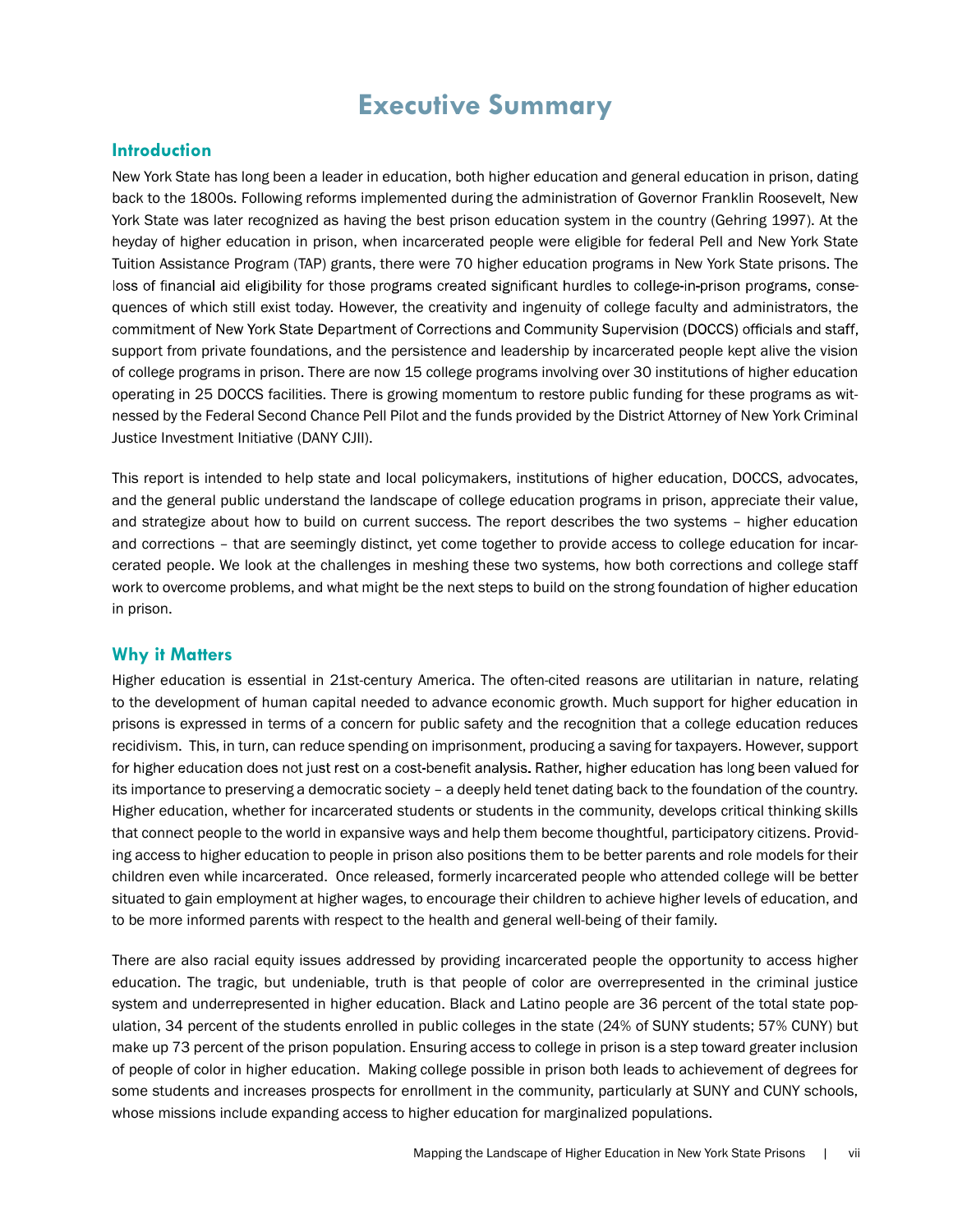### Method

We undertook this study through surveys of incarcerated college students, interviews with administrators of college-in-prison programs and DOCCS staff, and observations of many programs in operation. We also reviewed the literature on higher education in prison – its history and evidence of its effectiveness. The surveys, interviews, and observations are the backbone of this report.

## Findings

The data we examined in the course of producing this report underscore that college in prison is one of the most reliably rehabilitative activities that can be offered. The information provided by incarcerated students speaks to the fundamental value of education, i.e., the opportunity to explore new ideas and new worlds, and to have consciousness-expanding, transformative experiences. One student wrote:

The college program has made my life fuller and more rewarding … Being in college has made me realize how much potential I threw away. It has also taught me about my capacity to change and made me realize how much I took from my victim when I took his life. I don't think most people consider these revelations when they talk/think about education in prison.

Students also reported that their participation in college improved relationships among family members, particularly children, a benefit that goes beyond the prison walls. Corrections officials and students themselves report that higher education also contributes to an improved environment within the prison itself, as incarcerated students are positive role models for their peers.

The literature we reviewed and information provided by the college-in-prison programs themselves strongly supports the theory that participation in college/earning a college degree while incarcerated is a "producer" of public safety. Depending on the study and program, recidivism rates vary from as low as 2 percent to about 15 percent, with each measure significantly lower than the general recidivism rates. For example, one program reports that only four percent of students returned to prison for any reason (new crime or parole violation) within three years following release, compared to a 40 percent rate for the total DOCCS population.

The findings drawn from our observations, interviews, and surveys underscore the strengths of college-in-prison programs in New York State, as well as opportunities to strengthen these vital resources. The key findings are as follows:

- College programs are valued by DOCCS administrators as an asset to the prison environment, by college programs administrators and faculty as an opportunity to live up to the college mission and to provide an intellectually fulfilling classroom experience, and by incarcerated students as the most productive way to serve their sentence and a life-changing opportunity.
- College-in-prison programs in New York State have benefitted from the entrepreneurial spirit of their founders and offer a range of choices and options that engage a diversity of students within the DOCCS system.
- . Yet, access to college-in-prison programs is heavily dependent on whether an individual is assigned to a prison with a college program, whether they meet the eligibility criteria of the particular program at that prison, and whether the program has available seats. As a result, enrolling in a college program while incarcerated is currently a function of chance instead of a prospective student's interest or ability.
- There are significant differences in the resources available to programs including funding, staff support, space, and access to library materials and computers in facilities. There are also differences in the level and kind of support provided leadership – both in each prison and in each participating college – that affect the operation of college-in-prison programs.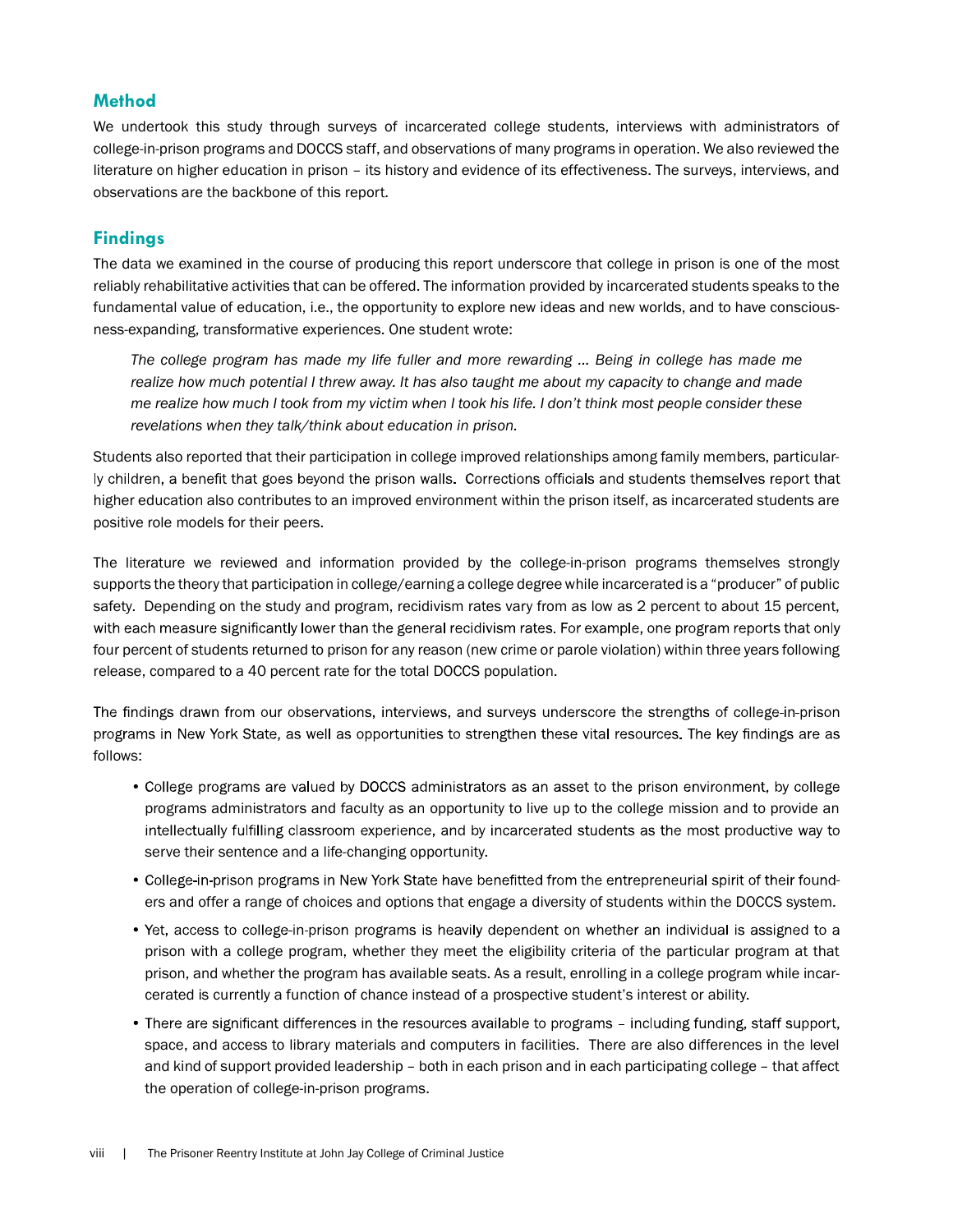### Opportunities for the Future

Based on the literature review, data, interviews, surveys, and observations conducted through our research, we considered how college programs in prisons might be strengthened and how more incarcerated students could take advantage of these programs. Our recommendations are intended to complement and build on the tremendous work done so far and the diversity of programs that exist. The suggestions are in fact built on the promising practices we have observed and offer ways to disseminate the policies, procedures, and practices that respond to the needs of students as well as of college administrators, faculty, and DOCCS. There are opportunities for growth within DOCCS and the college programs that depend on the collaboration of both. There is also a critical role for policymakers if higher education in prison is to be expanded.

### Opportunities for DOCCS

In 2006, the State Legislature amended Penal Law §1.05[6] in recognition that "the promotion of successful and productive reentry and reintegration into society" is a core goal of any sentence, including sentences that carry a term of incarceration. Under the amended law, increased significance is placed on breaking the cycle of recidivism by imposing sentences of a length and type that will promote successful reintegration and increase public safety. Facilitating college-in-prison programs is perhaps one of the most effective ways that DOCCS can contribute to this goal. There are a few key areas where DOCCS is uniquely positioned to realize their commitment to education and successful reentry:

Assessment & Assignment: Expand the educational assessments conducted by DOCCS during DOCCS intake to capture educational information including educational aspirations and, to the greatest extent possible, assign incarcerated people to prisons that have the appropriate educational services.

**Documentation & Data Collection:** Track the educational achievements of incarcerated people to document progress during incarceration and to document recidivism of people who earned college credits or college degrees during their incarceration. This information should regularly be made publicly available.

**Training and Support for Correctional Staff:** Include information about college programs in basic training and orientation of new employees, as well as in regular in-service training to staff. Engage DOCCS staff members who support higher education in prison to educate their co-workers; promote existing tuition reimbursement opportunities for DOCCS employees and provide college planning information that could be useful to staff with children; and acknowledge correctional staff for college graduations and other program achievements that take place in their facility.

Supervise and Facilitate Access to College Programs: Designate appropriate, accessible classroom, study, computer, and library space for college programs; ensure that staff facilitate student movement to classes; and establish a system-wide, rather than facility-based, designation of college programs that are accessible to all interested individuals;

Rejuvenate Educational Release as a meaningful temporary release program.

#### Opportunities for Colleges

The engagement of colleges and universities in prison-based programs is aligned with the mission and purpose of higher education, that is, to make this valuable opportunity available to people from all walks of life. This is particularly central to public institutions. Through college-in-prison initiatives, college institutions enhance diversity and inclusion so critical to higher education.

**SUNY-Specific:** Given the relative geographic proximity of SUNY institutions to DOCCS facilities, SUNY should be encouraged to establish college programs in prisons that currently lack them.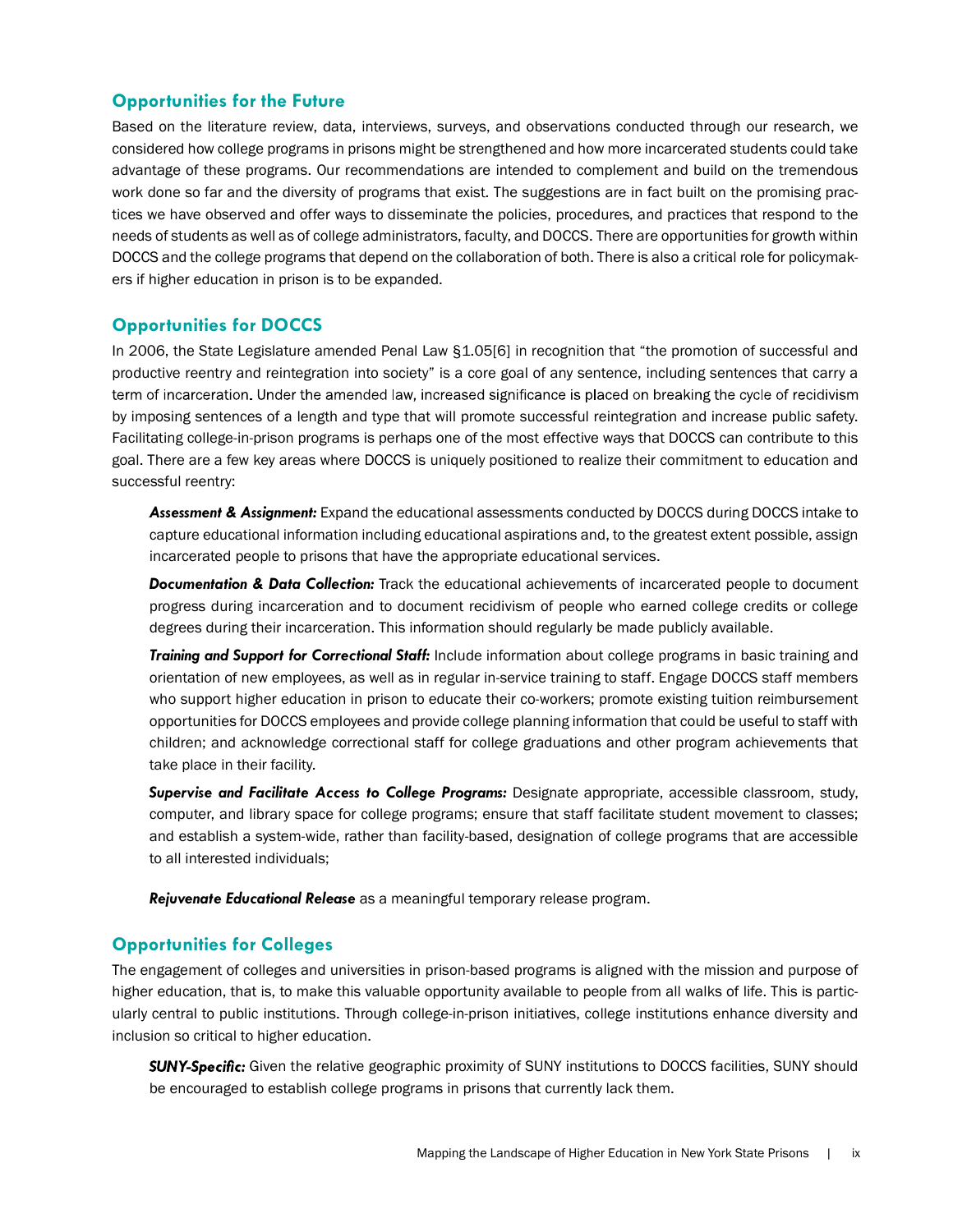Administrative & Resource Support: Provide adequate administrative support to prison-based staff, faculty, and students, including assistance in matters related to financial aid, registration, and obtaining transcripts for students. Enrich libraries and academic advisement. Offer tuition waivers to DOCCS employees who play instrumental roles in facilitating access to higher education in prison. A similar practice exists for staff within some human service organizations that accept and supervise interns.

Academic Support: Offer developmental or college readiness education courses to prepare people for college. Provide pre-release education planning that makes it more likely for people to attend college in the community after release.

Reentry Support: Work on efforts to make their campuses welcoming environments for people returning to the community after incarceration.

### Shared Opportunities for DOCCS and Colleges

DOCCS and college-in-prison programs have already built strong partnerships that have bridged institutional divides and allowed incarcerated people in 25 prisons across New York State to access higher education. Further collaboration can preserve the vibrancy of approaches while ensuring that promising practices are shared across programs and facilities for the benefit of incarcerated students.

#### Networking/Learning Communities:

- Engage in cross training provide information regularly and in a variety of formats (training sessions, manuals, meetings, etc.) so that both correctional and college staff members understand the institutional demands on and practices of the other system;
- Explore ways to provide and/or expand student access to electronic academic resources, such as calculators, computers, and lab equipment, which are available to campus-based students;
- Offer informational sessions for correctional staff to inform them about college opportunities, including financial aid for themselves and/or children;
- Develop an understanding among college providers about the needs of reentering students so that reentry-focused educational planning can be aligned with the requirements and challenges faced by newly released people.

College Program - DOCCS Agreements: Establish formal agreements between DOCCS and the college providers that address the following:

- Resources to be provided by the college;
- Resources to be provided by the DOCCS facility;
- Agreement to offer credit-bearing courses taught by qualified faculty and at a level consistent with the expectations of students in the community;
- Agreement on transfer of college credits among and between college-in-prison programs; and
- Agreement to accept academically qualified students to home campus upon release such as existed in and around 1981 as part of the Unified College Program.

**Documentation & Data Collection:** Standardize data collection and reporting to DOCCS that covers key information about the number and progress of incarcerated students participating in college programs.

Course & Program Offerings: Work to diversify course offerings that are responsive to (a) security concerns regarding equipment needed for math, science, and business courses; and (b) affords students a wellrounded education and access to different majors of study. Ensure that all incarcerated students have access to college programs regardless of time to release by allowing and sustaining different program models, i.e.,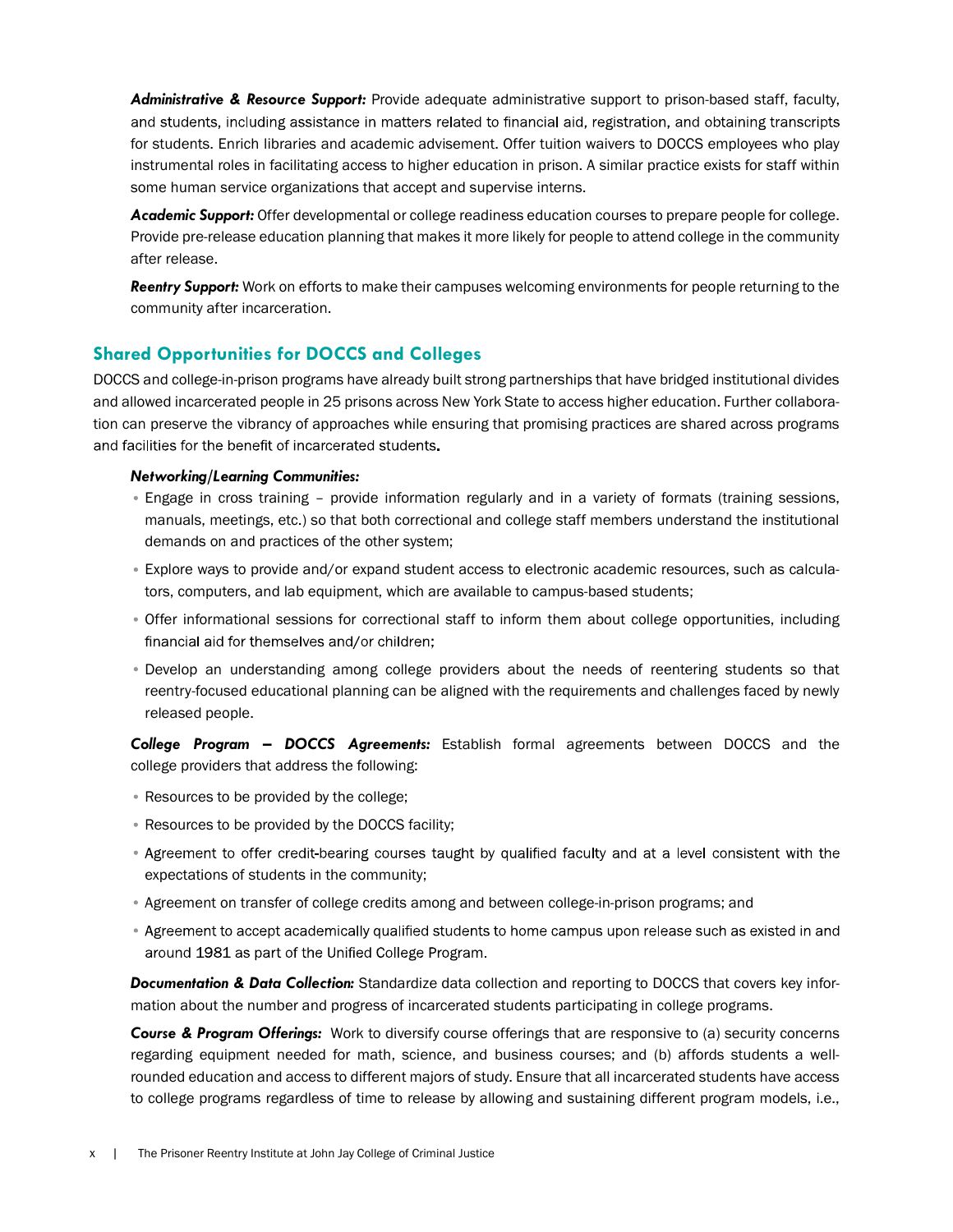reentry model programs that target people closer to release and degree-granting models that offer opportunities for people serving longer sentences.

## Opportunities for Policymakers

Policymakers, particularly elected officials, are in the best position to support and expand higher education in prison. In doing so, elected officials have a chance to forward a set of agendas important to all residents of New York State: development of social and human capital, ensuring all people have the opportunity to further their education, and strengthening democracy and public safety. Policymakers can play a leadership role in building public support for college-in-prison programs in several ways, including supporting public funding for higher education programs in prison, specifically restoration of TAP eligibility to incarcerated students. If not politically viable in the immediate term, they can: explore alternative public funding options; join with national efforts urging the restoration of federal Pell grants to formerly incarcerated students; bring together multiple legislative committees and executive departments concerned with health, employment, economic development, and education; convene and participate in public forums that educate New York State residents about the value of a college education in prison; and expand/ build a network of educational reentry supports in the community.